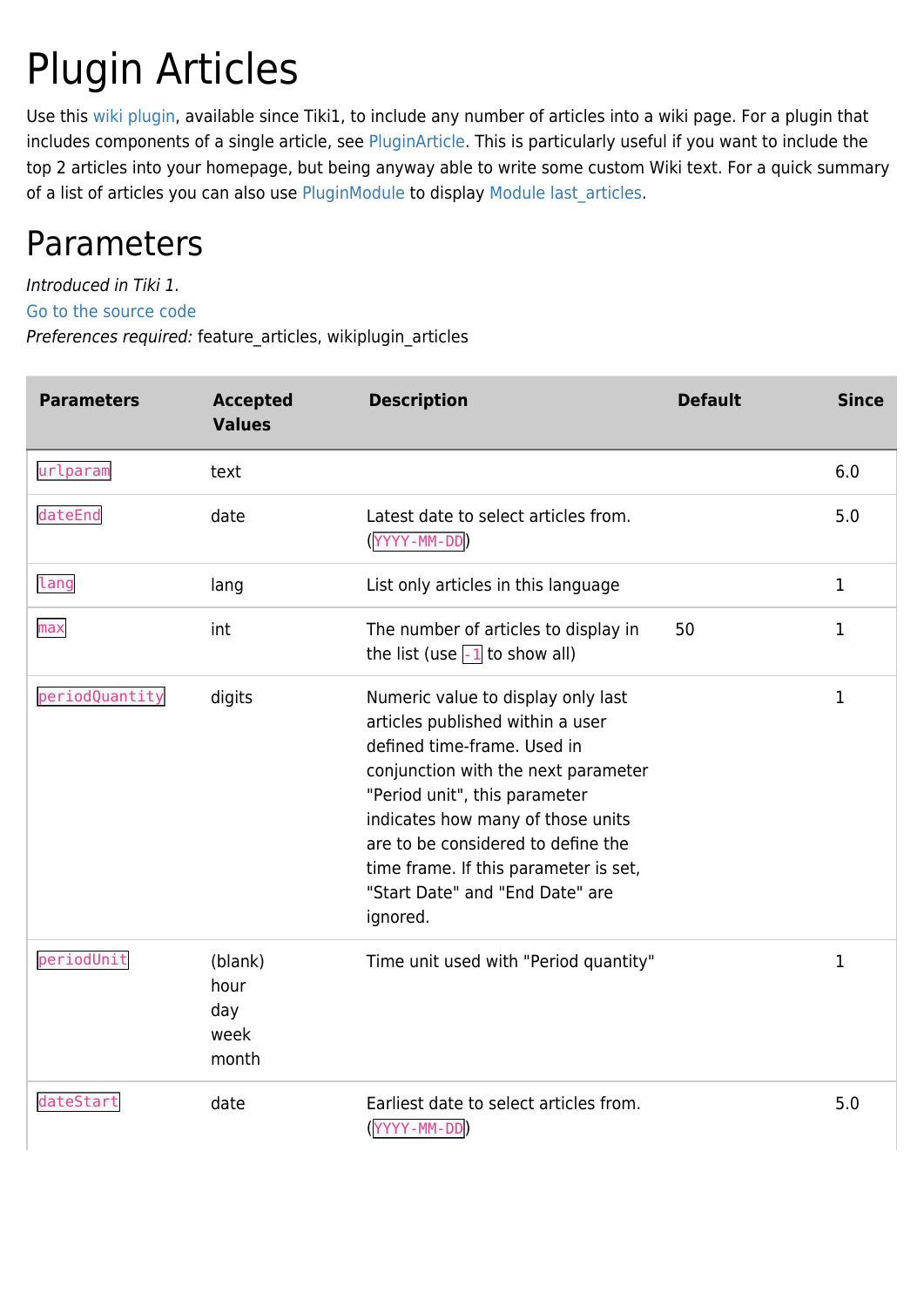| start             | int                        | The article number that the list<br>should start with (starts with first<br>article by default). This will not work<br>if Pagination is used.                                                | 0                   | 1            |
|-------------------|----------------------------|----------------------------------------------------------------------------------------------------------------------------------------------------------------------------------------------|---------------------|--------------|
| topic             | text                       | Filter the list of articles by topic.<br>Example:   topic+topic+topic                                                                                                                        |                     | 1            |
| containerClass    | Valid CSS class            | CSS class to add to the containing<br>"div.article" (default:<br>"wikiplugin_articles")                                                                                                      | wikiplugin_articles | $\mathbf{1}$ |
| largefirstimage   | (blank)<br>у<br>n          | If set to $\sqrt{y}$ (Yes), the first image will<br>be displayed with the dimension<br>used to view of the article                                                                           | n                   | 6.0          |
| translation0rphan | alpha<br>separator: $\Box$ | User- or pipe-separated list of two-<br>letter language codes for additional<br>languages to display. List pages with<br>no language or with a missing<br>translation in one of the language |                     | 1            |
| overrideDates     | (blank)<br>у<br>n          | Whether to comply with the article<br>type's "show before publish" and<br>"show after expiration" settings (not<br>complied with by default)                                                 | n                   | 1            |
| quiet             | (blank)<br>У<br>n          | Whether to not report when there<br>are no articles (no reporting by<br>default)                                                                                                             | n                   | 1            |
| fullbody          | (blank)<br>У<br>n          | Whether to show the body of the<br>articles instead of the heading (not<br>set by default).                                                                                                  | n                   | 5            |
| actions           | (blank)<br>У<br>n          | Whether to show the buttons and<br>links to do actions on each article<br>(for the actions you have permission<br>to do                                                                      | n                   | 6.1          |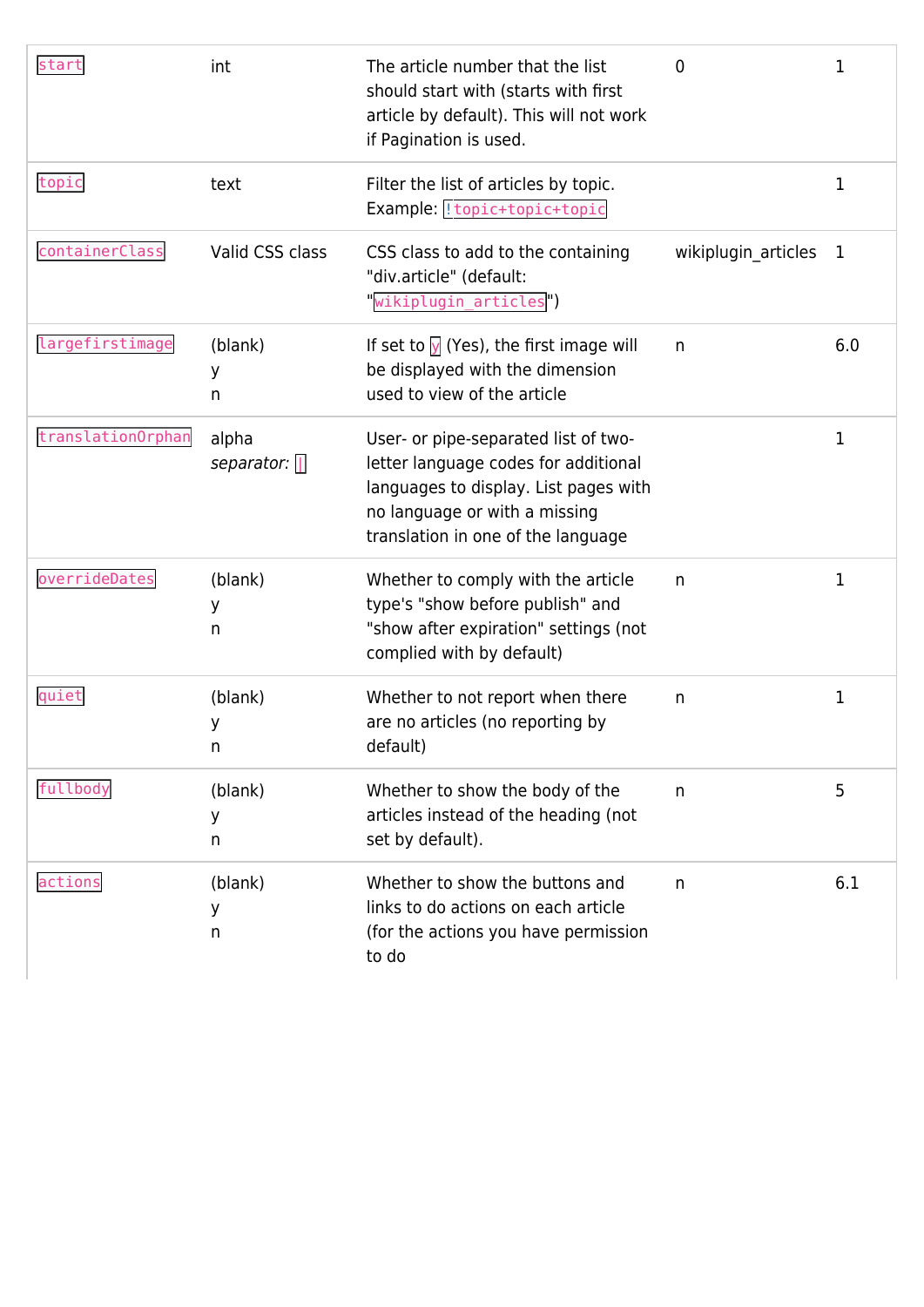| sort          | random or<br>column names to<br>add_asc_desc<br>to: created,<br>author, title,<br>publishDate,<br>expireDate,<br>articleld, topline,<br>subtitle, lang,<br>linkto,<br>authorName,<br>topicId,<br>topicName, state,<br>size, heading,<br>body, isfloat,<br>uselmage,<br>image_name,<br>image_caption,<br>image_type,<br>image_size,<br>image_x,<br>image_y,<br>image_data,<br>list_image_x,<br>list_image_y,<br>nbreads, votes,<br>points, type,<br>rating,<br>ispublished | The column and order of the sort in<br>columnName asc or columnName desc<br>format. Defaults to<br>publishDate_desc (other column<br>examples are title, lang,<br>articleId, authorName &<br>topicName). Use "random" to have<br>random items. | publishDate_desc | 2.0 |
|---------------|---------------------------------------------------------------------------------------------------------------------------------------------------------------------------------------------------------------------------------------------------------------------------------------------------------------------------------------------------------------------------------------------------------------------------------------------------------------------------|------------------------------------------------------------------------------------------------------------------------------------------------------------------------------------------------------------------------------------------------|------------------|-----|
| order         | digits<br>separator: $\Box$                                                                                                                                                                                                                                                                                                                                                                                                                                               | List of Articleld that must appear in<br>this order if present                                                                                                                                                                                 |                  | 9.0 |
| titleonly     | (blank)<br>у<br>n                                                                                                                                                                                                                                                                                                                                                                                                                                                         | Whether to only show the title of the<br>articles (not set to title only by<br>default)                                                                                                                                                        |                  | 1   |
| usePagination | (blank)<br>у<br>n                                                                                                                                                                                                                                                                                                                                                                                                                                                         | Activate pagination when the articles<br>list is long. Default is $n$                                                                                                                                                                          | n                | 1   |
| useLinktoURL  | (blank)<br>у<br>n                                                                                                                                                                                                                                                                                                                                                                                                                                                         | Use the external source URL as link<br>for articles.                                                                                                                                                                                           | n                | 1   |
| categId       | digits<br>separator: $\Box$                                                                                                                                                                                                                                                                                                                                                                                                                                               | List of category IDs, separated by<br>"%0". Only articles in all these<br>categories are listed                                                                                                                                                |                  | 1   |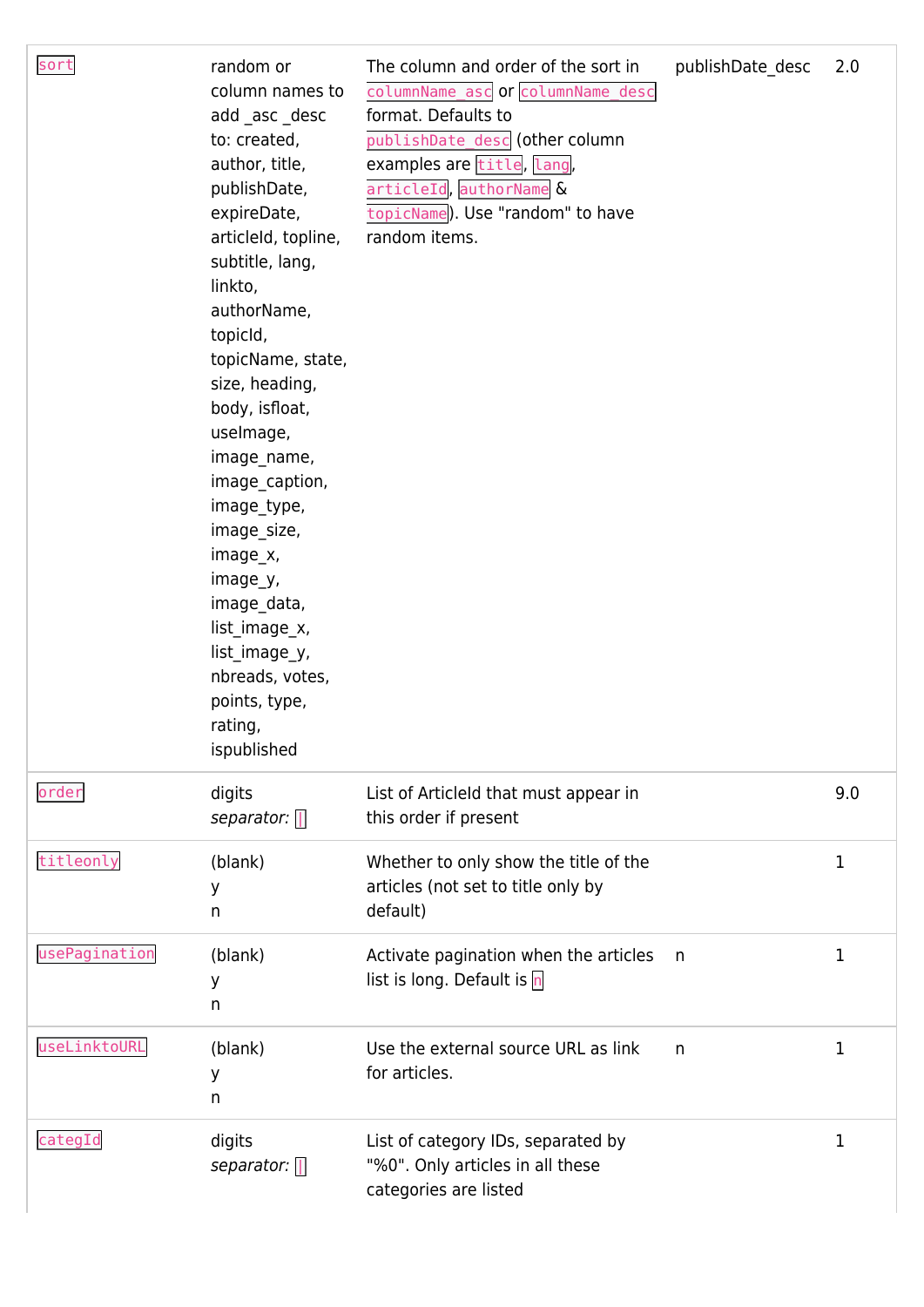| notArticleId | digits<br>separator: $\Box$ | List of article IDs to not display,<br>separated by "%0"                         | 5.0 |
|--------------|-----------------------------|----------------------------------------------------------------------------------|-----|
| articleId    | digits<br>separator: $\ \ $ | List of article IDs to display,<br>separated by "[]"                             | 9.0 |
| topicId      | Valid topic IDs             | Filter the list of articles by topic ID.<br>Example:<br>!topicId+topicId+topicId | 2.0 |
| type         | Valid article<br>types      | Filter the list of articles by types.<br>Example: !type+type+type                |     |

#### Fields displayed with the articles (author, nb of views, etc.)

To choose which fields to display on top of each article, go to Control panels - Articles - Article Types and tick/untick the choosen field -see<https://doc.tiki.org/Articles+Listing>

### Example

In this example below, a wiki page is shown including the articles plugin, so that last articles are shown below the "! News" heading of the page.

#### This code:

{articles max="5" topicId="!5"}

#### Produced:

| What can you find here?<br>This website hosts a part of the activity of that community. Take a look inside: check the latest Documentation effort<br>at http://doc.tikiwiki.org, watch the TikiMovies, wander in Help. This website is very large, somewhat 'natural'<br>and permissive in the collaboration protocol, so don't be surprised by some diversity in the 2300+ wiki pages that<br>you can experience here W. You are welcome to participate. Also Tiki security is important for us: Read<br>TikiSecurity and feel free to help us making Tiki even more secure. |  |
|-------------------------------------------------------------------------------------------------------------------------------------------------------------------------------------------------------------------------------------------------------------------------------------------------------------------------------------------------------------------------------------------------------------------------------------------------------------------------------------------------------------------------------------------------------------------------------|--|
| Try it!<br>Download the latest released version, Tikiwiki 1.9.7, at<br>You can test live Demo at Opensourcecms.comd' before you<br>Sourceforge.netd<br>download.                                                                                                                                                                                                                                                                                                                                                                                                              |  |
| <b>Tips</b><br><b>DOWNLOAD</b><br>Visit Tiki First Steps on the top menu bar, to learn how to<br>Download, Install and do more<br>Check also Common Problems and the Documentation                                                                                                                                                                                                                                                                                                                                                                                            |  |
| <b>News</b>                                                                                                                                                                                                                                                                                                                                                                                                                                                                                                                                                                   |  |
|                                                                                                                                                                                                                                                                                                                                                                                                                                                                                                                                                                               |  |
| Nominate Tiki for the Open Source CMS Award<br>By: ricks99 on: Tue 17 Jul. 2007 05:34 CET (38 reads)                                                                                                                                                                                                                                                                                                                                                                                                                                                                          |  |
| Nominations are now being accepted (through August 31 ) for the 2007 Open Source CMS Awards.<br>You can nominate Tiki in these categories:<br>Querall Winner, Open Source CMS Awards<br>Most Promising Open Source Content Management Systems'<br>• Best Open Source PHP Content Management Systems'                                                                                                                                                                                                                                                                          |  |
| add comment                                                                                                                                                                                                                                                                                                                                                                                                                                                                                                                                                                   |  |
| New to Tiki? Watch this 24' overview install. & config. video<br>By: Tiki Movies fan on: Tue 10 Jul, 2007 18:54 CET (43 reads)                                                                                                                                                                                                                                                                                                                                                                                                                                                |  |
| Are you new to Tiki? First of all, Welcome to Tikiwiki CMS/Groupware                                                                                                                                                                                                                                                                                                                                                                                                                                                                                                          |  |